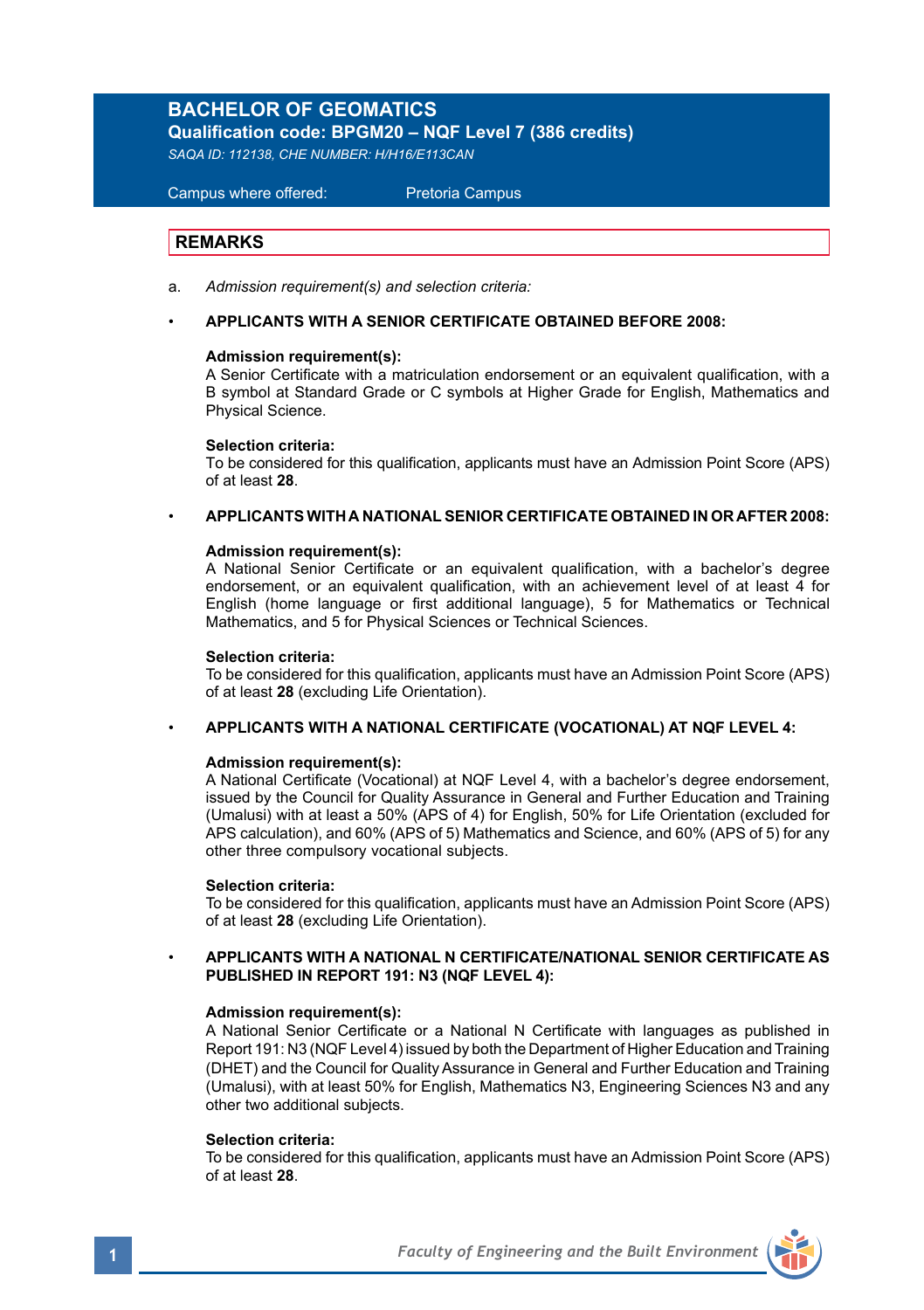**Recommended subject(s):** None.

#### • **APPLICANTS WITH A N6 CERTIFICATE IN A RELATED ENGINEERING FIELD AS PUB-LISHED IN REPORT 191: N6:**

#### **Admission requirement(s):**

A N6 Certificate in a related Engineering field as published in Report 191: N6 issued by both the Department of Higher Education and Training (DHET) and the Council for Quality Assurance in General and Further Education and Training (Umalusi), with an average of at least 60% for the qualification, and successful completion of an English Language Proficiency Assessment (done by the University).

#### **Recommended subject(s):** None.

#### • **APPLICANTS WITH QUALIFICATIONS ON THE HIGHER EDUCATION QUALIFICATION SUB-FRAMEWORK (HEQSF) OFFERED BY UNIVERSITIES OF TECHNOLOGY:**

The applicant will be considered for admission to the programme, if any of the following qualifications has been completed:

- Diploma in Geomatics (NQF Level 6 280 credits): with an average of at least 65% for the qualification.
- National Diploma: Surveying (NQF Level 6 3,000 credits): with an average of at least 60% for the qualification.
- *b. Assessment Procedure:*

No further assessment will be done (except for candidates with a N4 Certificate). Applicants who achieve the minimum APS will be considered until the programme complement is full. All completed applications received within the published due dates will be ranked. After consideration of the Departmental Student Enrolment Plan, only the top ranking applicants will be selected. Once a programme is full, a waiting list will be in place to provide an opportunity for applicants to fill places of those who did not register on time. Applicants will be informed of their status per official letter from the Office of the Registrar, alternatively, they can check their application status on the TUT website, www.tut.ac.za.

- *c. Recognition of Prior Learning (RPL), equivalence and status:* See Chapter 30 of Students' Rules and Regulations.
- *d. Intake for the qualification:* January only.
- *e. Minimum duration:* Three years.
- *f. Presentation:* Day classes. Working students with a National Diploma may be permitted to register for certain modules on a block-mode basis.
- *g. Exclusion and readmission:* See Chapter 2 of Students' Rules and Regulations.

Key to asterisks:

Modules may be offered in block mode to working students. Full details on the offering is available from the department.

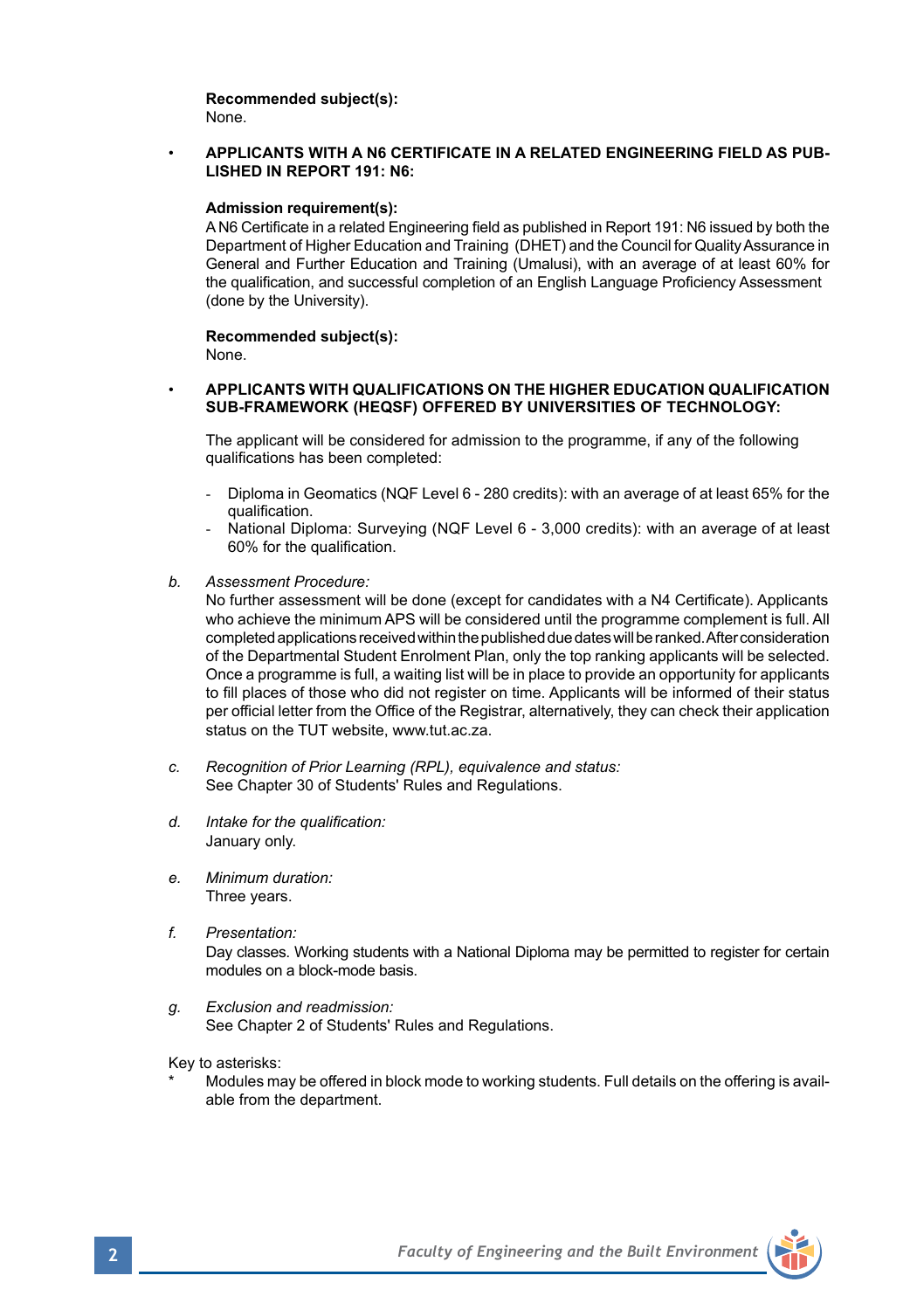# **CURRICULUM**

| <b>FIRST YEAR</b>                          |                                                                                    |                   |                      |
|--------------------------------------------|------------------------------------------------------------------------------------|-------------------|----------------------|
| <b>CODE</b>                                | <b>MODULE</b>                                                                      | <b>NOF-L</b>      | <b>CREDIT</b>        |
| COS105X<br><b>EGP105B</b>                  | <b>Communication Skills</b><br><b>Engineering Surveying</b><br><b>Fundamentals</b> | (5)<br>(5)        | (6)<br>(28)          |
| EMA105B<br>GOA105X                         | <b>Engineering Mathematics I</b><br><b>Geomatics Computer</b><br>Applications*     | (5)<br>(5)        | (28)<br>(19)         |
| <b>INL125C</b>                             | Information Literacy (block<br>module)                                             | (5)               | (1)                  |
| <b>LFS125X</b>                             | Life Skills (block module)                                                         | (5)               | (2)                  |
| <b>FIRST SEMESTER</b>                      |                                                                                    |                   |                      |
| <b>GEG115X</b><br>SEP115B                  | Geography<br>Physics                                                               | (5)<br>(5)        | (6)<br>(10)          |
| <b>SECOND SEMESTER</b>                     |                                                                                    |                   |                      |
| CSD <sub>115</sub> X<br>GOP115X<br>MEC115X | <b>Computer Survey Drawing</b><br>Geodesy and Map Projection I*<br>Mechanics*      | (5)<br>(5)<br>(5) | (12)<br>(12)<br>(10) |
| TOTAL CREDITS FOR THE FIRST YEAR:          |                                                                                    |                   | 134                  |

# **SECOND YEAR CODE MODULE NQF-L CREDIT PREREQUISITE MODULE(S)** APG206B Photogrammetry I (6) (24)<br>CSL206B Adjustment Computations and (6) (24) Adjustment Computations and (6) (24) Engineering Mathematics I<br>Statistical Analysis\* **Engineering Surveying Engineering Surveying Fundamentals**<br>**EMA206B** Engineering Mathematics II\* (6) (14) Engineering M EMA206B Engineering Mathematics II\* (6) (14) Engineering Mathematics I<br>ESR206B Engineering Surveying I\* (6) (28) Engineering Surveying Engineering Surveying I\* (6) (28) Fundamentals I<br>Geomatics Computer GIT206B Geographic Information (6) (24) Geomatics C<br>Technology I\* (24) Applications Technology I\* **SECOND SEMESTER** CDS216B Cadastral Systems (6) (12) TOTAL CREDITS FOR THE SECOND YEAR: **126 THIRD YEAR CODE MODULE NQF-L CREDIT PREREQUISITE MODULE(S)** ESR307B Engineering Surveying II\* (7) (24) Engineering Surveying I<br>RSS307B Remote Sensing I\* (7) (24) Photogrammetry I Remote Sensing I\* **FIRST SEMESTER** APG317B Photogrammetry II\* (7) (12) Photogrammetry I

**3** *Faculty of Engineering and the Built Environment*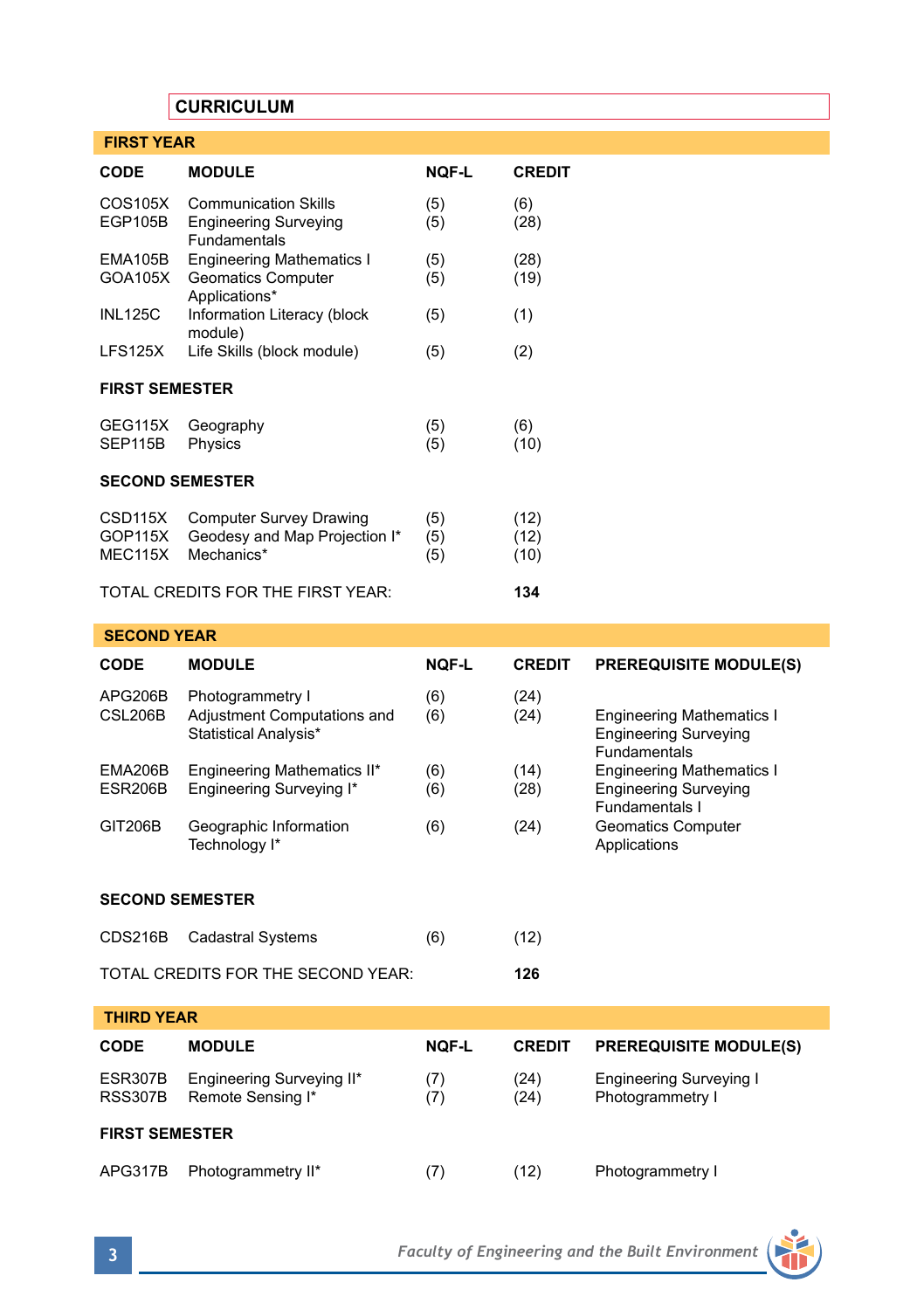Statistical Analysis Engineering Surveying II ESP317R Engineering Surveying Project\* (7) (0) (re-registration) (first-semester module) GIT317B Geographic Information (7) (12) Geographic Information Technology II\* Technology II\* RUP317B Rural and Urban Planning\* (7) (12) TOTAL CREDITS FOR THE THIRD YEAR: **126** TOTAL CREDITS FOR THE QUALIFICATION: **386**

ESP317B Engineering Surveying Project\* (7) (12) Adjustment Computations and

# **MODULE INFORMATION (OVERVIEW OF SYLLABUS)**

The syllabus content is subject to change to accommodate industry changes. Please note that a more detailed syllabus is available at the Department or in the study quide that is applicable to a particular module. At time of publication, the syllabus content was defined as follows:

# **A**

#### **ADJUSTMENT COMPUTATIONS AND STATISTICAL ANALYSIS (CSL206B) 1 X 3-HOUR PAPER** *(Module custodian: Department of Geomatics)*

GOP317B Geodesy and Map Projections II\* (7) (18) PRS317B Project Management: Surveying\* (7) (12)

**SECOND SEMESTER**

Introduction to Adjustment Computations, Statistical Analysis, Random Error theory and probability. Confidence Intervals. Statistical Testing. Regression. Analysis and Correlation. Matrix Algebra. Propagation of random Errors in indirectly measured quantities. Error Propagation in angle and distance measurements. Traverse Surveys. Elevation Determination. Weights of Observations. Principles of Least Squares. Network Adjustment. Coordinate Transformations. Analysis of Adjustment. (Total tuition time: ± 240 hours)

# **C**

### **CADASTRAL SYSTEMS (CDS216B) 1 X 3-HOUR PAPER**

### *(Module custodian: Department of Geomatics)*

Introduction to property law and tenure legislation. Registration of Geomaticians and the requirements by the Geomatics profession. Cadastral Surveying in practice. (Total tuition time: ± 120 hours)

# **COMMUNICATION SKILLS (COS105X) 1 X 2-HOUR PAPER**

*(Module custodian: Department of Chemical, Metallurgical and Materials Engineering)* To identify and apply basic competencies related to communicating in a technical or engineering environment. These competencies include presenting technical information to a variety of audiences, preparing technical reports, participating constructively in formal meetings and preparing a variety of business and technical documents. (Total tuition time: ± 40 hours)

# **COMPUTER SURVEY DRAWING (CSD115X) CONTINUOUS ASSESSMENT**

### *(Module custodian: Department of Geomatics)*

Introduction to Drawing. Engineering Drawing Standards. Projections and Elevations. Manual Drafting and engineering surveying drawings. Cadastral and Topographical Mapping. Digital Design of Drawings. Introduction to Model maker. Introduction to Surpac. Digitizing Cadastral Plans. (Total tuition time: ± 120 hours)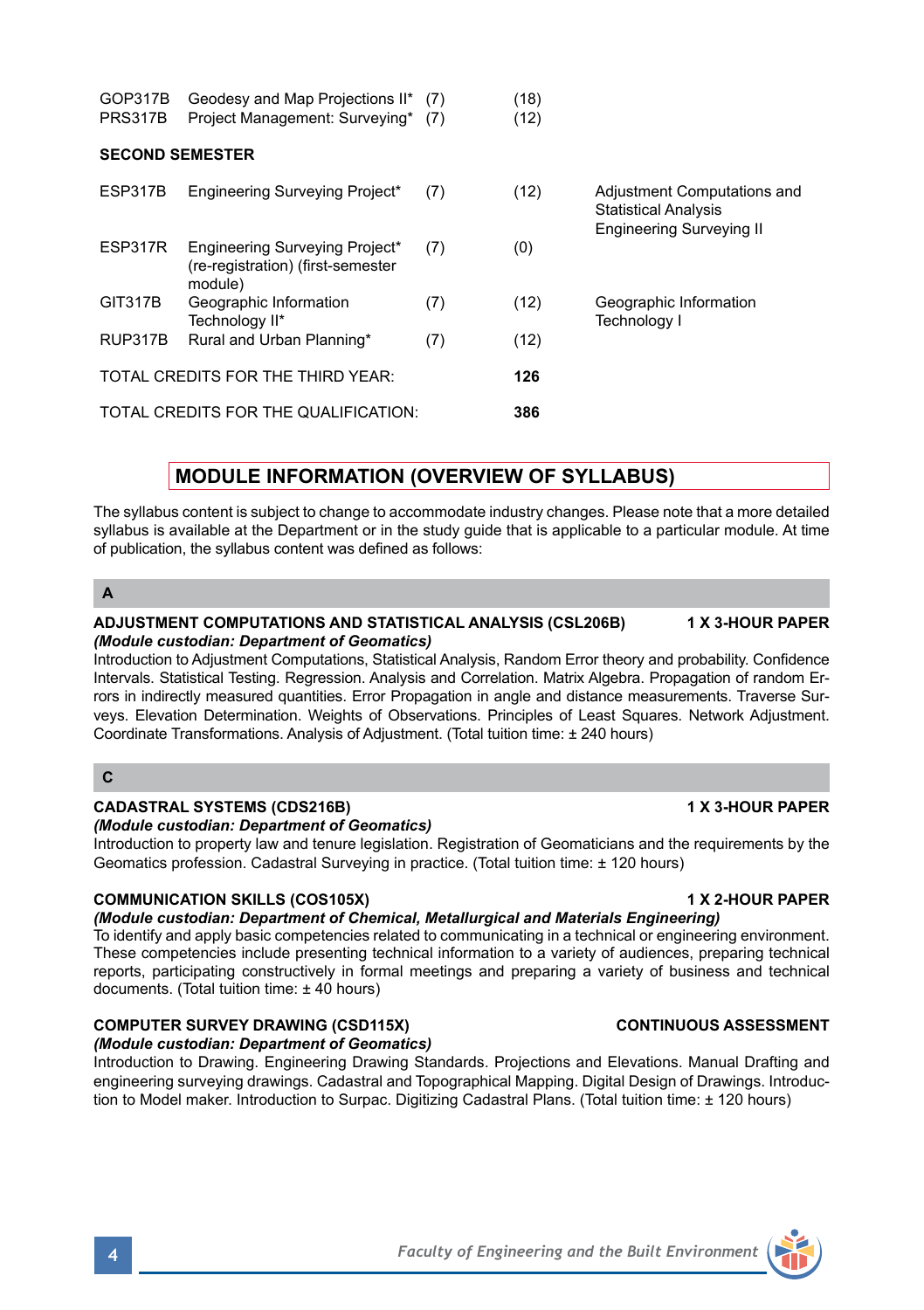# **E**

# **ENGINEERING MATHEMATICS I (EMA105B) 2 X 2-HOUR PAPERS**

### *(Module custodian: Department of Mathematics and Statistics)*

Trigonometry, geometry, functions, complex numbers, vector algebra, matrices and transformations, singlevariable differentiation and integration, partial differentiation, multiple-variable intervals, introduction to differential equations. (Total tuition time: not available)

#### **ENGINEERING MATHEMATICS II (EMA206B) 1 X 3-HOUR PAPER** *(Module custodian: Department of Mathematics and Statistics)*

Mathematical modelling, first-order ordinary differential equations (ODEs), higer-order ODEs, Laplace transforms, systems of ODE's, numerical solutions of ODEs, Sturm-Liouville problems, partial differential equations. (Total tuition time: not available)

# **ENGINEERING SURVEYING I (ESR206B) 1 X 3-HOUR PAPER**

*(Module custodian: Department of Geomatics)*

Instrument errors and adjustments including personal errors; Curves; Traversing; Triangulation; Spatial data; Deformation of structures; Precise Levelling. (Total tuition time: ± 280 hours)

# **ENGINEERING SURVEYING II (ESR307B) 1 X 3-HOUR PAPER**

## *(Module custodian: Department of Geomatics)*

Compute Geometric Designs for Horizontal curves. Compute Geometric Designs for Horizontal curves (Simple curve). Compute Geometric Designs for Horizontal curves (Compound curve). Compute Geometric Designs for Horizontal curves (Reverse curve). Compute Geometric Designs for Vertical curves. Compute Geometric Designs for Transition curve. Test personal errors, Adjust/Correct instrument errors. Precise levelling. Deformation measurements. Triangulation. Application and Problem solving. Traversing. Bowditch Method, Tan Method. Scale and Swing Method. (Total tuition time: ± 280 hours)

## **ENGINEERING SURVEYING FUNDAMENTALS (EGP105B) 1 X 3-HOUR PAPER**

### *(Module custodian: Department of Geomatics)*

Surveying Principles. Testing and Adjustment of levelling instrument, Levelling rise and fall, Levelling Long Section (HI Method). Levelling Cross Section. South African Co-ordinate System. Joins and Polars. Distance Correction. Traverse. (Total tuition time: ± 280 hours)

# **ENGINEERING SURVEYING PROJECT (ESP317B/R) PROJECT ASSESSMENT**

# *(Module custodian: Department of Geomatics)*

Instrument errors and adjustments including personal errors; Curves; Traversing; Triangulation; Spatial data; Deformation of structures; Precise Levelling. (Total tuition time: ± 280 hours)

# **G**

#### **GEODESY AND MAP PROJECTION I (GOP115X) 1 X 3-HOUR PAPER**  *(Module custodian: Department of Geomatics)*

Geographical Coordinates. Spherical trigonometry. Shape of the Earth. Geoid. mathematical representations of the Earth. (including datum's and reference ellipsoids). Map projections. Including mathematical models and projection characteristics). Two- and three-dimensional coordinate systems. SA Survey co-ordinate system and UTM system. Re-projections. transformations. (Total tuition time: ± 120 hours)

#### **GEODESY AND MAP PROJECTIONS II (GOP317B) 1 X 3-HOUR PAPER**  *(Module custodian: Department of Geomatics)*

Spherical Astronomy. Two Dimensional coordinate transformation. Coordinate systems and three dimensional rotations. Terrestrial versus geodetic coordinate systems. Geodetic principles. Principles of GPS. Gravimetry and gravity field of the earth. (Total tuition time: ± 180 hours)

#### **GEOGRAPHIC INFORMATION TECHNOLOGY I (GIT206B) 1 X 3-HOUR PAPER**  *(Module custodian: Department of Geomatics)*

Maps and Map Design. Cartometry. GIS Concepts. GIS Data Collection. GIS Database/Geodatabase. Fundamentals of Spatial Analysis. GIS Applications. Visualisation and representation of geo-spatial information. (Total tuition time: not available)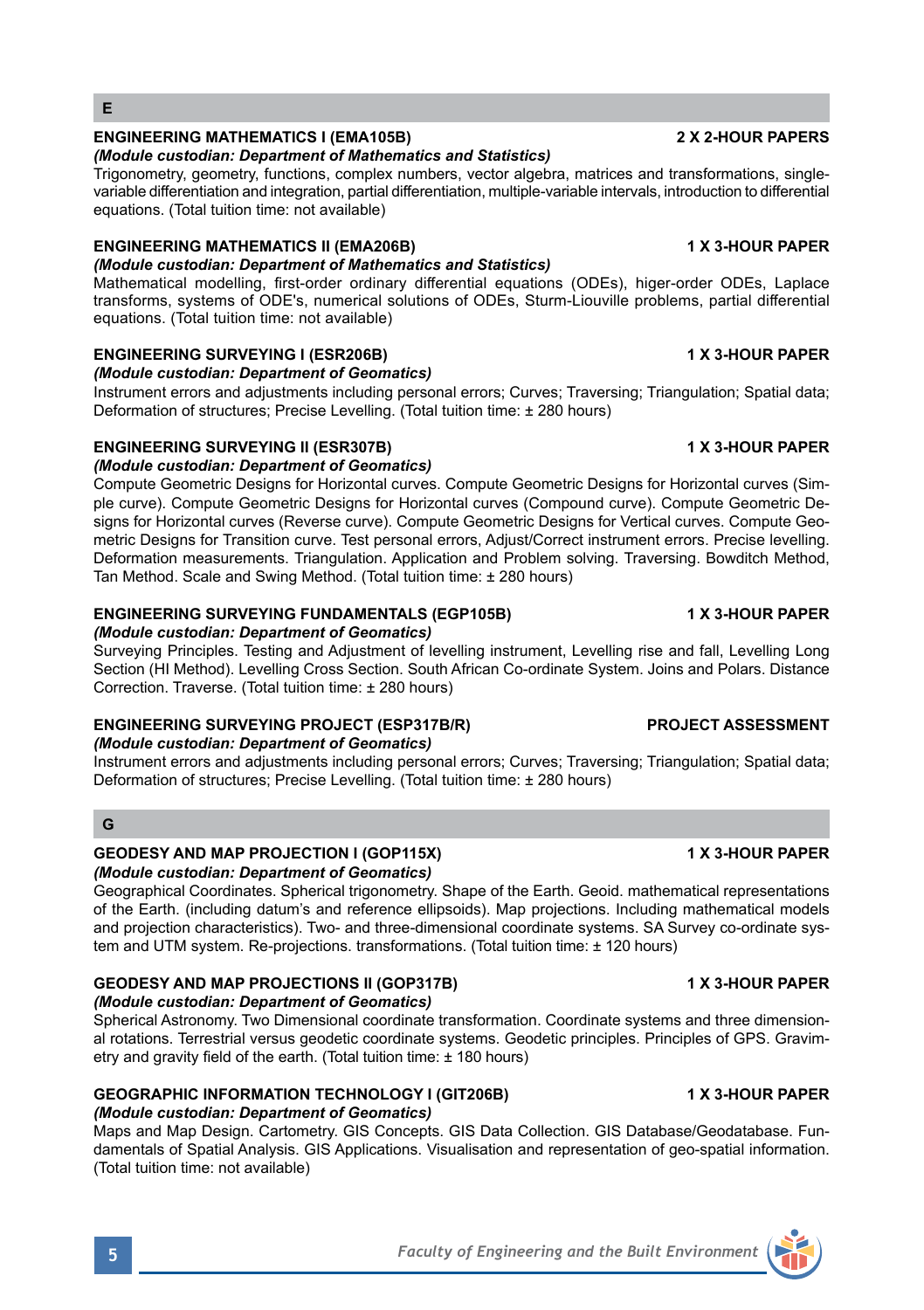# **GEOGRAPHIC INFORMATION TECHNOLOGY II (GIT317B) 1 X 3-HOUR PAPER**

# *(Module custodian: Department of Geomatics)*

Programming for Spatial Data Processing. UML for GIS Applications. Distributed Systems. Advanced Spatial Analysis. (Total tuition time: not available)

# **GEOGRAPHY (GEG115X) 1 X 3-HOUR PAPER**

*(Module custodian: Department of Geomatics)*

Physical Geography. Human Geography. Disaster Management and Climate Change. Tourism. Understanding Maps. (Total tuition time: ± 60 hours)

### **GEOMATICS COMPUTER APPLICATIONS (GOA105X) CONTINUOUS ASSESSMENT** *(Module custodian: Department of Geomatics)*

Computer Hardware. Software. Introduction to Microsoft Office Suite. Data Communication. Virus and Antivirus. Internet Applications. Microsoft Excel for Surveying Computations. Design of web applications. Flowcharts of Algorithms. Programming for Geomatics Problem Solving. Databases. Entity Relationship Modelling. Microsoft Access for Database Design. SURPAC for Surveying Computations. (Total tuition time: ± 190) hours)

#### **I**

### **INFORMATION LITERACY (INL125C) CONTINUOUS ASSESSMENT**

#### *(Module custodian: Directorate of Library and Information Services)*

Introduction of information literacy. Development of a search strategy and application of a search string to search engines and academic databases. Evaluation of information sources. Ethical and legal use of information. (Total tuition time: ± 10 hours)

## **L**

### *(Module custodian: Directorate of Student Development and Support)*

Academic, personal and socio-emotional skills development for students in higher education. Personal and social dimensions address: Effective planning and self-management (goal setting and time management); Adjusting to university life (student life, diversity and change); Intra- and interpersonal skills development (conflict management, self-esteem, relationship management); Effective living (healthy living, HIV education, substance abuse). Academic dimension addresses: Academic skills for university (e.g. critical thinking, creativity, managing assignments and assessments). (Total tuition time: ± 20 hours)

# **M**

### **MECHANICS (MEC115X) 1 X 3-HOUR PAPER**

### *(Module custodian: Department of Civil Engineering)*

To develop an understanding of the field of engineering statics and mechanics within the civil engineering context. The main topics include: introduction to statics, force systems, equilibrium, structures and distributed forces. (Total tuition time: ± 100 hours)

# **P**

# **PHOTOGRAMMETRY I (APG206B) 1 X 3-HOUR PAPER**

# *(Module custodian: Department of Geomatics)*

Aerial Imaging principles(image types, photogrammetry cameras, scanners and work stations); Flight planning, drone surveys and laser scanning technologies, close range imaging; Relative and absolute orientations principles, image resection, bundle adjustment; Rectification of aerial photographs, surface interpolation techniques; camera calibration methods; Homogeneous coordinates and vanishing points in Photogrammetry. (Total tuition time: ± 240 hours)

# **PHOTOGRAMMETRY II (APG317B) 1 X 3-HOUR PAPER**

# *(Module custodian: Department of Geomatics)*

Mathematical concepts in photogrammetry, aero triangulation. Photogrammetric Resection, Intersection and Triangulation. The Least Squares adjustment. Collinearity condition. Coordinate Transformations. Aero Triangulation, 3D modelling, Point cloud processing, scripting for photogrammetry. (Total tuition time: ± 240 hours)

# **LIFE SKILLS (LFS125X) CONTINUOUS ASSESSMENT**